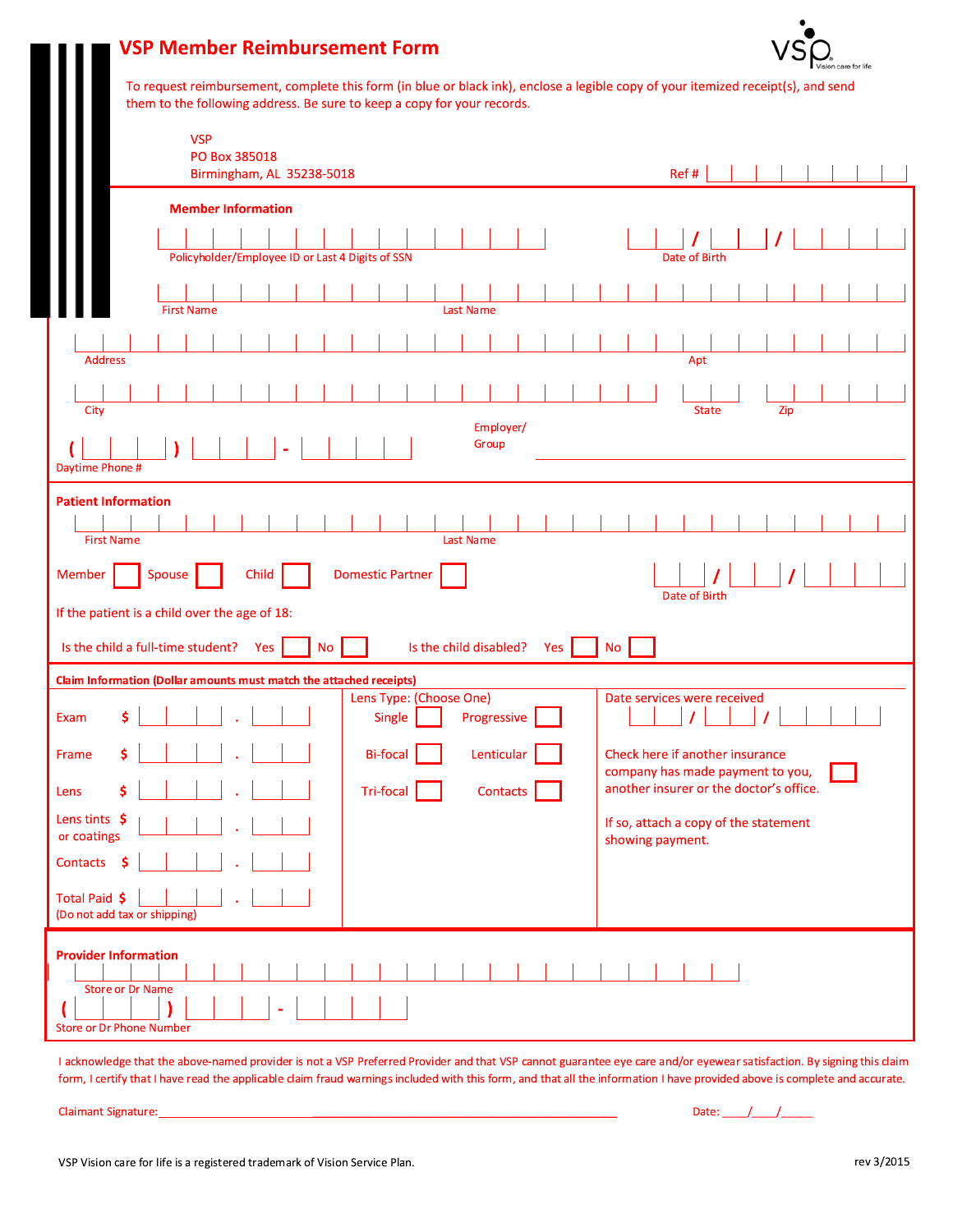

## **FRAUD WARNINGS**

Alabama, Arkansas, District of Columbia, Louisiana, Massachusetts, Minnesota, New Mexico, Ohio, Rhode Island and West Virginia: Any person who knowingly presents a false or fraudulent claim for payment of a loss or benefit or knowingly presents false information in an application for insurance is quilty of a crime and may be subject to fines and confinement in prison.

Alaska: A person who knowingly and with intent to injure, defraud, or deceive an insurance company files a claim containing false, incomplete or misleading information may be prosecuted under state law.

Arizona: For your protection, Arizona law requires the following statement to appear on this form. Any person who knowingly presents a false or fraudulent claim for payment of a loss is subject to criminal and civil penalties.

California: For your protection, California law requires the following to appear on this form: Any person who knowingly presents a false or fraudulent claim for the payment of a loss is guilty of a crime and may be subject to fines and confinement in state prison.

Colorado: It is unlawful to knowingly provide false, incomplete or misleading facts or information to an insurance company for the purpose of defrauding or attempting to defraud the company. Penalties may include imprisonment, fines, denial of insurance and civil damages. Any insurance company or agent of an insurance company who knowingly presents false, incomplete, or misleading facts or information to a policyholder or claimant for the purpose of defrauding or attempting to defraud the policyholder or claimant with regard to a settlement or award payable from insurance proceeds shall be reported to the Colorado Division of Insurance within the Department of Regulatory Agencies.

Delaware, Idaho, Indiana and Oklahoma: WARNING: Any person who knowingly, and with intent to injure, defraud or deceive an insurer, makes any claim for the proceeds of an insurance policy containing any false, incomplete or misleading information is quilty of a felony.

Florida: A person who knowingly and with intent to injure, defraud or deceive any insurance company files a statement of claim or an application containing false, incomplete or misleading information is quilty of a felony of the third degree.

Kentucky: Any person who knowingly and with intent to defraud any insurance company or other person files a statement of claim containing any materially false information or conceals, for the purpose of misleading, information concerning any fact material thereto commits a fraudulent insurance act, which is a crime.

Maine, Tennessee, Virginia and Washington: It is a crime to knowingly provide false, incomplete or misleading information to an insurance company for the purposes of defrauding the company. Penalties may include imprisonment, fines or a denial of insurance benefits.

Maryland: Any person who knowingly or willfully presents a false or fraudulent claim for payment of a loss or benefit or who knowingly or willfully presents false information in an application for insurance is guilty of a crime and may be subject to fines and confinement in prison.

New Hampshire: Any person who, with a purpose to injure, defraud or deceive any insurance company, files a statement of claim containing false, incomplete or misleading information is subject to prosecution and punishment for insurance fraud as provided in RSA 638:20.

New Jersey: Any person who knowingly files a statement of claim containing any false or misleading information is subject to criminal and civil penalties.

New York: Any person who knowingly and with intent to defraud any insurance company or other person files an application for insurance or statement of claim containing any materially false information, or conceals for the purpose of misleading, information concerning any fact material thereto, commits a fraudulent insurance act, which is a crime, and shall also be subject to a civil penalty not to exceed five thousand dollars and the stated value of the claim for each such violation.

Oregon: Any person who knowingly presents a materially false statement of claim may be guilty of a criminal offense and may be subject to penalties under state law.